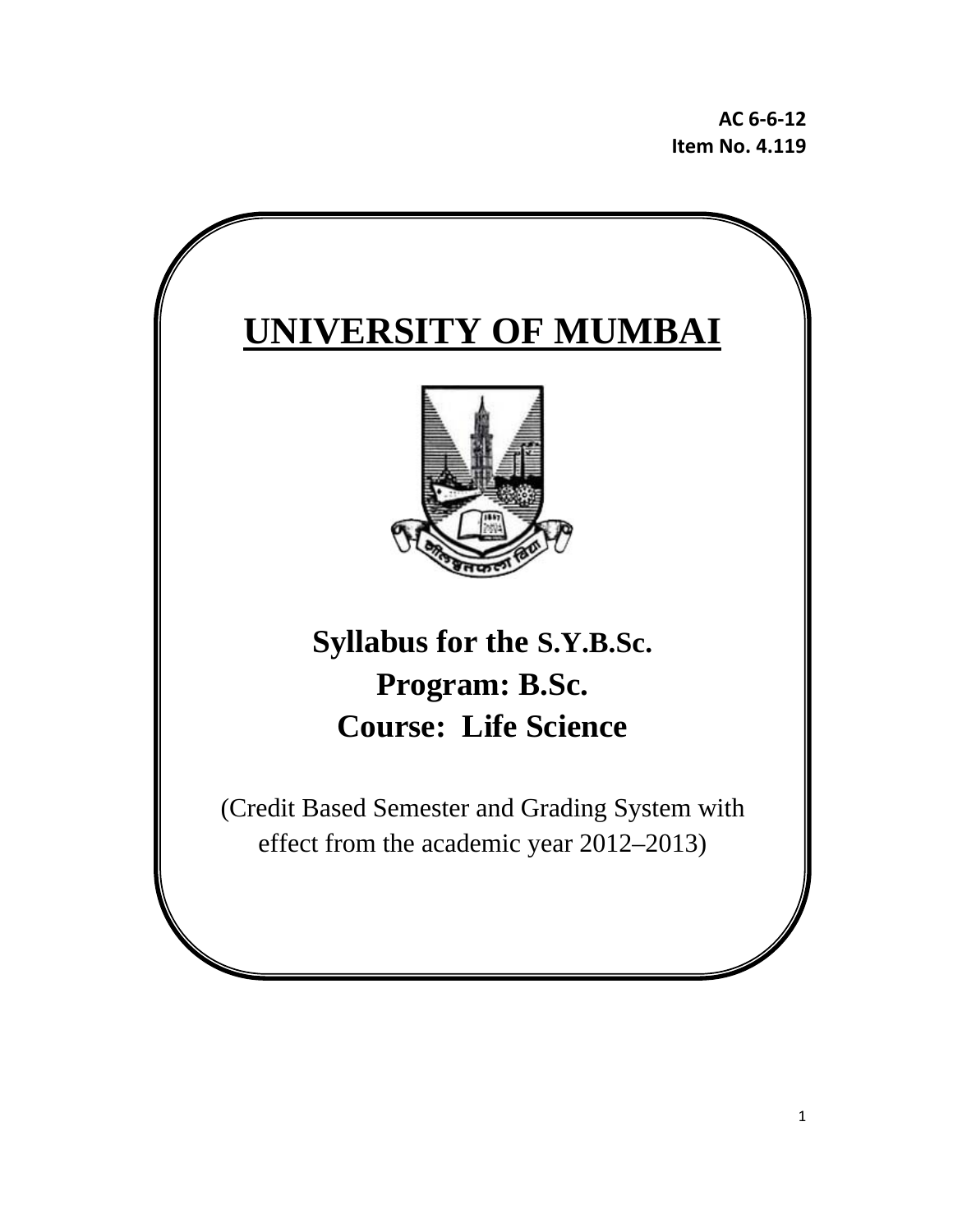#### **NEW SYLLABUS OF S.Y.B.Sc. IN LIFE SCIENCES (SEMESTER BASED CREDIT AND GRADING SYSTEM) TO BE IMPLEMENTED FROM THE ACADEMIC YEAR 2012‐2013**

## **T H E O R Y**

## **SEMESTER I**

## **USLSC 301**

## **Comparative Physiology (Total Lectures: 45)**

## **(The number of periods for each topic is given in brackets)**

## **PREAMBLE:**

Comparative approach to Physiology should indicate and remind students that in isolated, narrow subdisciplines there is also a wealth of information that can be obtained from unrelated and distant organisms . Thus comparing and contrasting diverse mechanisms provides a cohesive understanding of physiology. Further understanding normal physiology also helps in treatment of diseases which leads to its alteration.

## **Control and Coordination**

## **Unit I**

## **Homeostatic mechanisms and cellular communication**

Control systems in homeostasis and components of homeostatic control (1) An overview of cell signalling and biochemical basis of cell signalling - Release and transport of chemical messengers, communication of signal to target cell (5) Cell signalling in the nervous system and endocrine system [eg. Peptide hormones, steroid hormones and amines (catecholamine and thyroid hormones)] -- Regulation of receptors (up and down regulation) --- Regulation of cell signalling:  $1^{st}$ ,  $2^{nd}$  and  $3^{rd}$  order feedback mechanisms. (3)

#### **An overview of endocrine glands and their hormones** (3)

Pineal, Hypothalamus, Anterior pituitary, Thyroid, Parathyroid, Pancreas, Adrenal cortex, Testis and Ovary. Arthropod steroid hormone: ecdysone.

# **Plant hormones and their role in Homeostasis** (3) Ethylene, Cytokinin, Abscisic acid, Giberillic acid, Auxins (structure and functions)

#### **Unit II Control and Coordination in plants and animals**

**Animals:**  The Nervous System – CNS and PNS overview (2) Nature of the Nerve Impulse – Resting potential, Action Potential, Transmission of Nerve impulses and synapses (5) Phylogenetic development of the Nervous System – nerve net, nerve plexus and ganglionated nervous system in hydra, starfish and earthworm. (1) Behaviour and behavioural adaptations – Innate and learned behaviour (habituation) (2)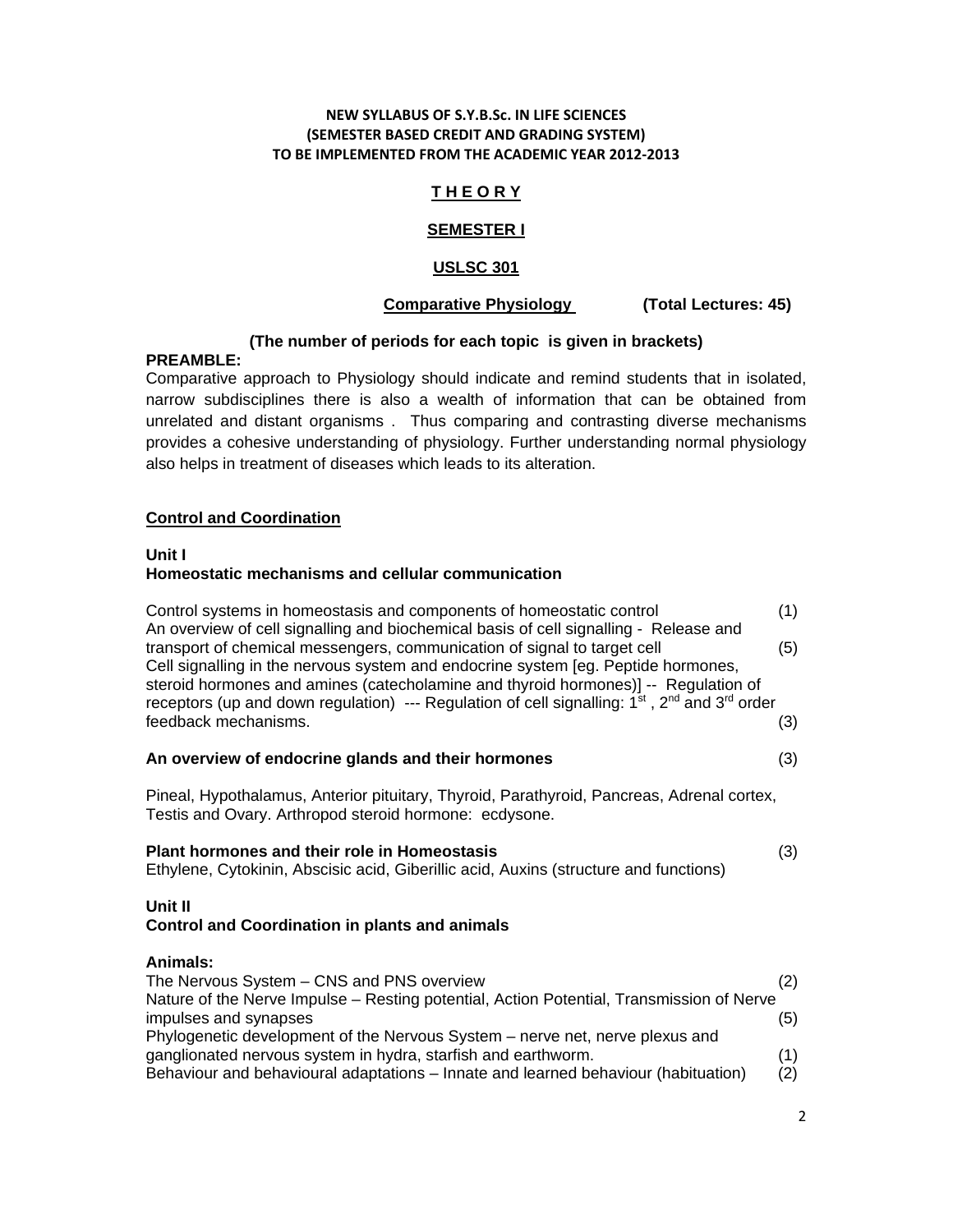| <b>Plants:</b><br>Plant movements - Tropisms, Taxes, Nasties and Kinesis - discuss with reference to a<br>hormone eg. auxins<br>Circadian rhythm in plants using suitable example.                                                                                                                                                                                                                 | (3)<br>(2) |
|----------------------------------------------------------------------------------------------------------------------------------------------------------------------------------------------------------------------------------------------------------------------------------------------------------------------------------------------------------------------------------------------------|------------|
| Unit III                                                                                                                                                                                                                                                                                                                                                                                           |            |
| <b>Reproduction and Development</b><br>Endocrine regulation of reproduction in human:<br>General principles of gametogenesis in human reproductive system<br>Sex determination: Role of SRY gene and Aromatase<br>Sex determination in plants Eg. Maize<br>Sex reversal and role of environmental factors in sex determination.<br>Sex differentiation of gonads, internal and external genitalia. | (7)        |
| Ovarian and testicular functions, puberty and regulation of uterine changes in menstrual<br>cycle, menopause, pregnancy, parturition, lactation.<br>Artificial regulation of reproduction: Use of contraceptive methods                                                                                                                                                                            |            |
| An overview of sexual and asexual reproduction :<br>Asexual reproduction: Parthenogenesis in insects eg. Wasp/Honey bee/Ants<br>Fig wasp / Gall wasp: An interesting plant-animal interaction for reproduction                                                                                                                                                                                     | (3)        |
| Alternation of generations in plants (sporophyte and gametophyte stage in fern) :<br>Fruiting body formation in slime mold (Dictyostelium discoideum)                                                                                                                                                                                                                                              | (2)        |
| Gametogenesis and early development in Plants and animals:<br>Microsporogenesis and megasporogenesis.<br>Types of ovules and fertilization.<br>Development of embryo in moncot and dicot plants                                                                                                                                                                                                    | (3)        |
| Type of egg in frog: Cleavage and development of embryo in frog.                                                                                                                                                                                                                                                                                                                                   |            |

## **USLSC 302**

## **Life processes at the tissue, organ and organism levels A Biochemical Approach**

## **(Total Lectures: 45)**

## **PREAMBLE:**

To understand the detailed functioning of a cell it is necessary to study it at the molecular level. Basic biochemical processes in cells and tissues and their regulation and integration are the mainstay of a normal functional cell.

| UNIT I | <b>Enzymes and their environment</b>                                | 15)<br>(Total |
|--------|---------------------------------------------------------------------|---------------|
| A.     | <b>Water, pH, Buffers</b> – a review, stressing on the significance | (3)           |
| В.     | <b>Enzvmes</b>                                                      | (12)          |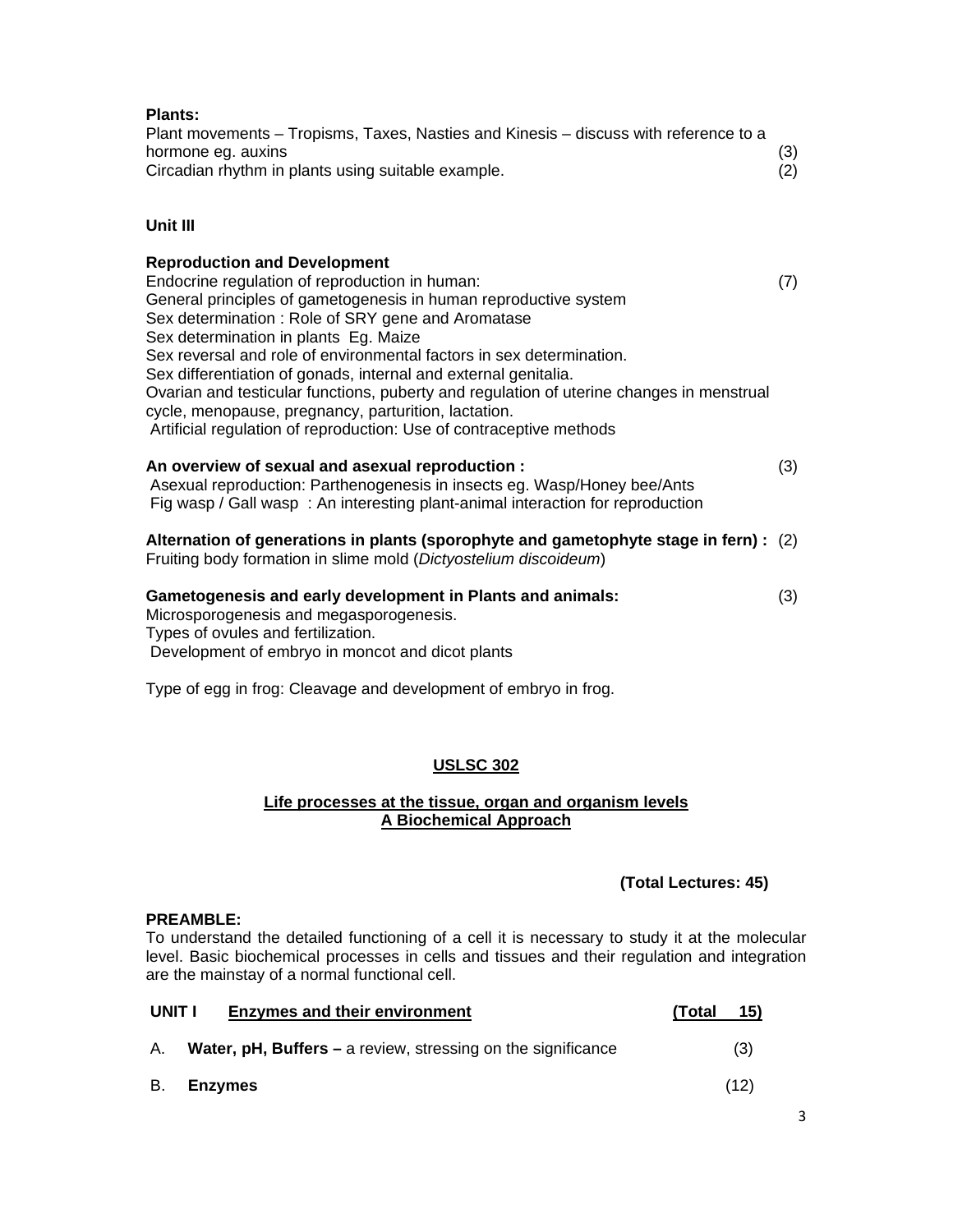| 1. Extraction, purification and Specific activity            |
|--------------------------------------------------------------|
| (Mention Techniques: Dialysis, Gel-filtration, Ion-exchange, |
| Affinity chromatography and Spectrophotometry)               |

- 2. Classification
- 3. Effect of pH and Temperature
- 4. Co-enzymes and co-factors
- 5. Kinetics
- 6. Enzyme Inhibitors, Activators and feed-back
- 7. Allosteric enzymes and their significance in metabolic regulation

## **UNIT II Metabolism - Energy from Carbohydrates : (Total 15)**

| A. Carbohydrates - Catabolism<br>1. Glycolysis - process and metabolic regulation<br>2. Citric Acid Cycle -<br>a)Process and regulation.<br>b) Importance as a central amphibolic pathway<br>unifying all primary biological processes.<br>c) Anaplerosis | (9) |
|-----------------------------------------------------------------------------------------------------------------------------------------------------------------------------------------------------------------------------------------------------------|-----|
| В.<br><b>Bioenergetics:</b><br>1. Electron Transport System<br>i. Localisation and                                                                                                                                                                        | (2) |
| ii Sequence of electron transporters<br>2. Oxidative Phosphorylation<br>i. Mitchell's Chemiosmotic Hypothesis<br>ii. ATP synthesis<br>iii. Control of respiration, uncoupling and<br>metabolic poisons                                                    | (4) |
| UNIT III<br><b>Metabolism - Energy from Lipids and Proteins:</b><br>(Total                                                                                                                                                                                | 15) |
| A. Lipids - Catabolism :<br>1. Lipolysis<br>2. Role of Carnitine in mitochondrial permeability<br>3. Beta-Oxidation of fatty acids and integration into<br>Kreb's cycle<br>4. Ketone bodies and their significance                                        | (7) |
| B. Amino Acids - Catabolism:<br>1. Protein Degradation liberating amino-acids'<br>2. Deamination & ammonia disposal by Urea cycle.<br>Decarboxylation & integration into Kreb's cycle<br>2.                                                               | (8) |

## **USLSC 303**

#### **Population approach : population and communities as regulaory unit**

#### **PREAMBLE:**

As T. Dobzansky said "Nothing in biology makes sense unless seen in light of evolution". The first two units are an introduction to basics in evolution and its modern syntheses with focus of integrating genetics and population.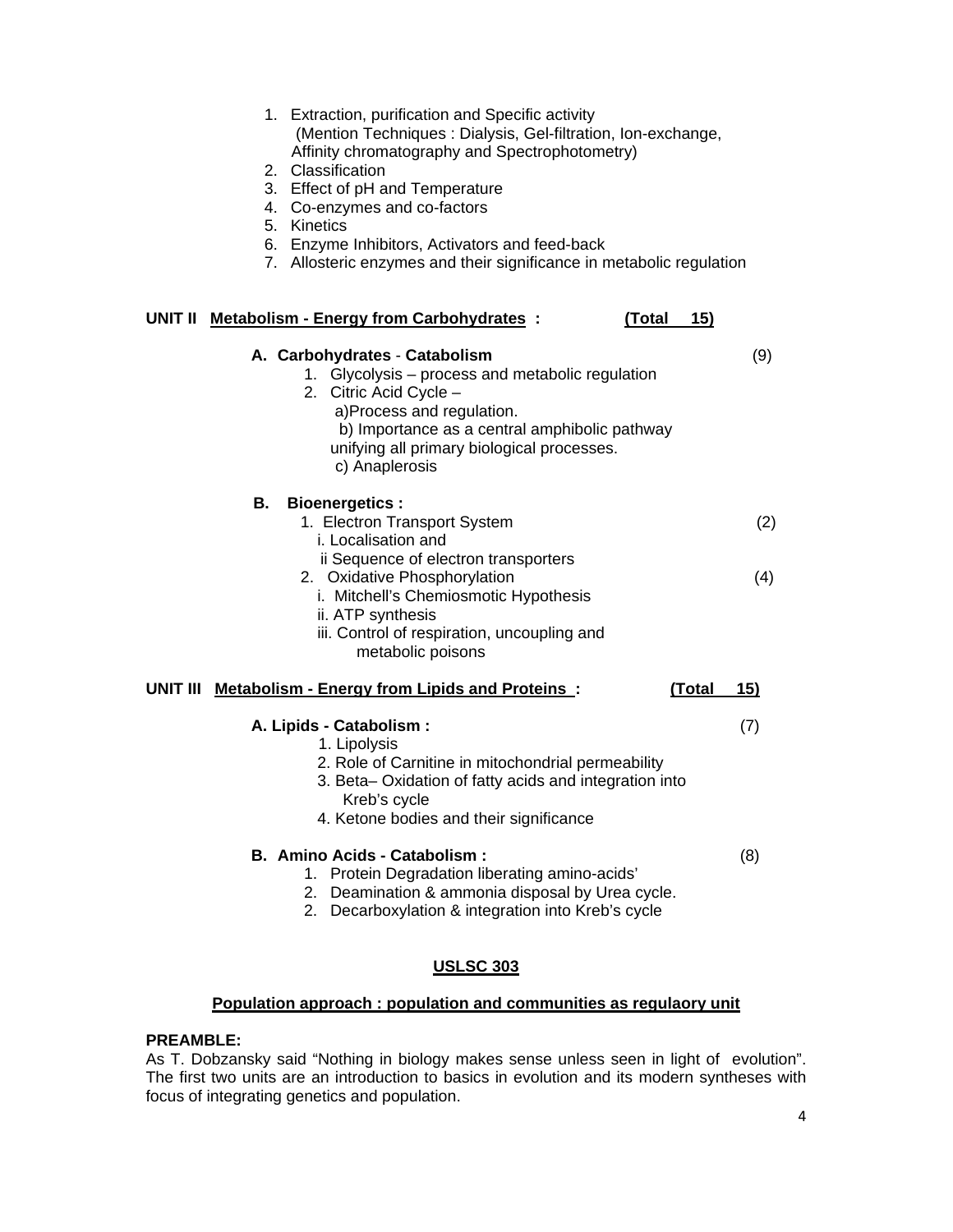Quantitation is an important aspect of modern biology. A clear understanding of how to handle measurements and biological variation in a variety of experimental setups is obligatory. Unit 3 and 4 include fundamentals of biostatistics. Further elementary bioinformatics has been added to introduce students to 'in silico" laboratories available.

Population dynamics of human population are not only dependent on biological forces but also social forces. The diseases prevalent in an area often are a reflection of both. Units 5 & 6 introduces students to these concepts and discusses some epidemiologically important diseases.

#### **UNIT I**: **Concepts in Evolution and Population Genetics (15)**

- 1. Darwinism: Conceptual arguments for evolution by Natural Selection given by Charls Darwin and Alfred Wallace.
- 2. Evidences for evolution: Comparative anatomy and embryology, Fossil records and living fossils, Artificial selection.
- 3. Populations and allelic frequencies, Hardy Wienberg Equilibrium, change in gene frequencies due to selection, mutation, migration and genetic drift (founders effect).
- 4. Origin of variability, polymorphism, kinds of selection directional, stabilising and disruptive, ecological aspects of population growth- density dependent and density independent influences, r and k selection, selectionist vs neutralist.
- 5. Evolutionary significance of biodiversity-food chains and food webs with examples

## **UNIT II : BIOSTATISTICS (15)**

- 1. Introduction, uses of statistics, sources of data, diagrammatic presentation : bar diagram, Multiple bar diagram, pie diagram. Preparing frequency tables.
- 2. Central tendency and its measures :- mean, median, mode.
- 3. Dispersion and its measures : range, coefficient of range, variance and standard deviation coefficient of variation

#### **UNIT III : BIOSTATISTICS AND BIOINFORMATICS (15) Biostatistics (cont'd)**

4. Bivariate data, scatter diagram and its uses, karl Pearson's correlation coefficient, Regression equations and their uses 5.

#### **Bioinformatics**

 Introduction to bioinformatics : Concept of information net work: internet , IP address, TCP/IP,FTP,HTTP,HTML and URLs, Virtual lirabaries (concept of databases and their use in Biology) The European Molecular Biology Network,- EMBnet, The National Center for Biotechnlogical Information – NCBI, Pub Med

## **S.Y.B.Sc. (LIFE SCIENCES)**

## **PRACTICALS**

## **USLSCP3**

#### (Based on paper1**)**

- 1. Good Laboratory Practices. (1 practical)
- 2. Demonstration of reproductive system and location of endocrine glands in Albino Mouse Male and Female. (1 Practical)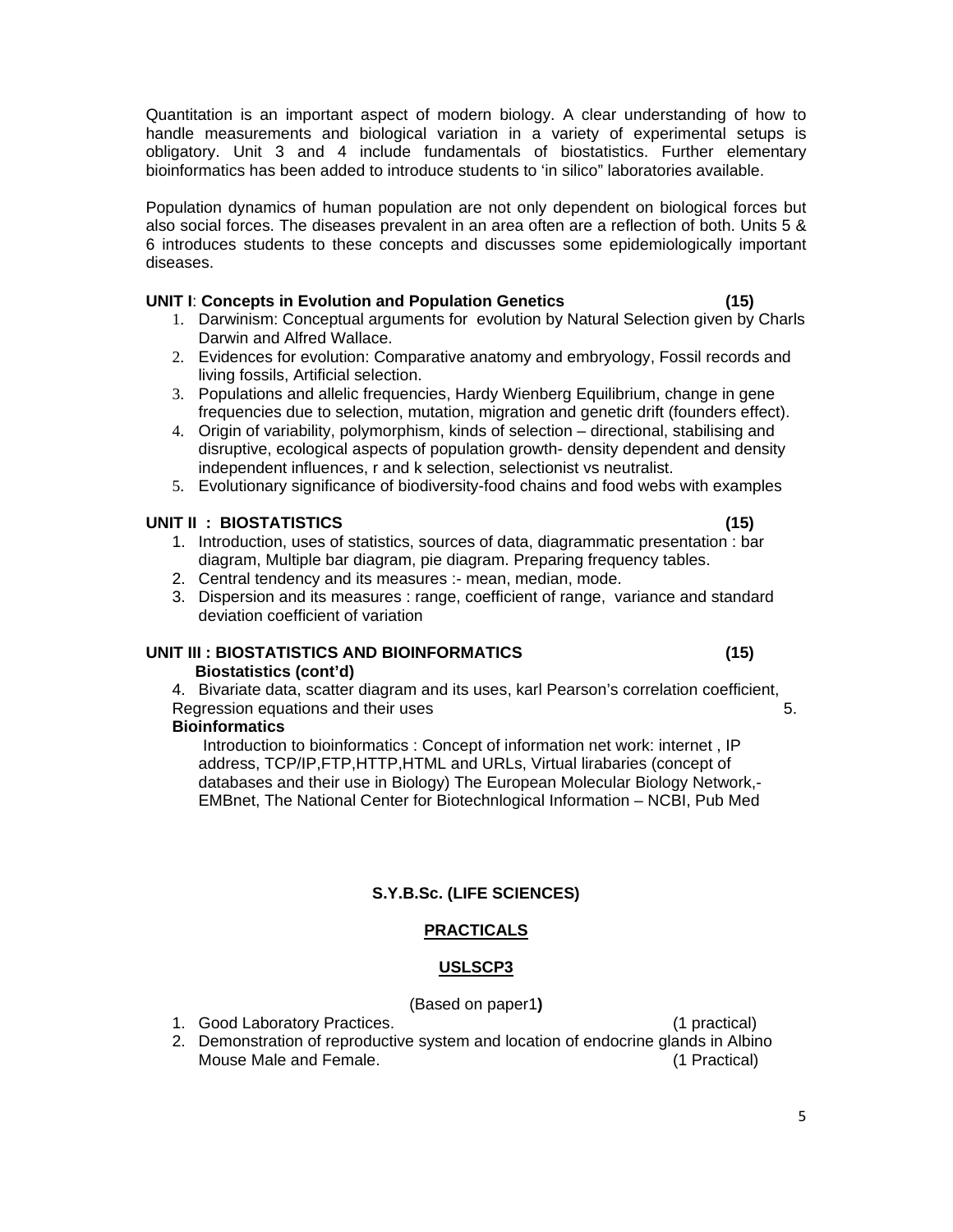- 3. Microtomy and preparation of Endocrine gland slides from above dissected specimen or any suitable plant specimen ( 4 practicals)
- 4. Study of Histological features of Endocrine glands. (1 practical)
- 5. A complete study of Frog Embryology( Egg to Tadpole to Adult). (1 practical)
- 6. Study of Floral parts from the given flower.study of microscopic structure of anthers , ovules, and seed structure.
- 7. Study of pollen germination Using Vinca flower (in vitro) (1 practical)
	-
- 8. Study of in vivo pollen germination in Hibiscus (in Vivo) (1 practical)
- 9. Detection of activity of plant hormones. (1 practical)

## **USLSCP3**

#### (Based on paper 2)

#### **This practical involves the following points relevant to Biochemistry :**

- **A. Instrumentation / Technique ( I / T )**
- **pH metry**
- **Colorimetry**
- **Titration**
- **B- Process / Concept and immediate Relevance ( C and R )** 
	- **Extraction, Purification**
	- **Analysis / Estimation**
	- **GLP(Good Laboratory practices) incorporated into every practical**

## **Acid, bases and buffers :**

- 1. pH meter (i) principle & instrumentation and (ii) determination of pH (titration of Acids/Bases/Buffers/ 'chameleon balls'). **I, C, T** *(in FY the student was introduced to the concept of pH measurement of familiar liquids-here tech & details are*
- *given- practically understanding buffering using Glycine/titration curve)*<br>brein precipitation by pH manipulation (Casein from Milk/ Curds) **C, R** (*From* 2. Protein precipitation by pH manipulation ( Casein from Milk/ Curds)  *previous experiment and pH manipulation, proteins can be precipitated)*

## **Enzymology & localization :**

- 3. Study of Enzyme activity and Kinetics : Determination of  $K_M$  of an enzyme Urease (from Jack beans)/Lipase/Protease(from detergents) **I, C, T** *(Enzyme activity can be detected and estimated - using colorimetry)*
- 4. Histochemical localization of Enzymes (Acid Phosphatase) **C, T** *(Enzyme activity can be localized)*

## **Estimation / Quantitation :**

- 5. Colorimetric Protein Estimation by Biuret Method (Enzyme extract / Casein from previous expts.). **I, C, T** *(Proteins, such as the isolate from experiment 2 can be estimated by colour reaction)*
- 6. Colorimetric Cholesterol Estimation / total Lipid Estimation from egg. **C, T, R** *(lipid metabolism is an important component of our systems, content can be estimated by*

 *colour reaction)*

- 7. Colorimetric estimation of Inorganic Phosphates by Stannous chloride method. **C, T,R** *(Estimation of biologically relevant inorganic ions by colorimetric method)*
- 8. Titrimetric estimation of Ascorbic acid (Vit C). **C, T, R**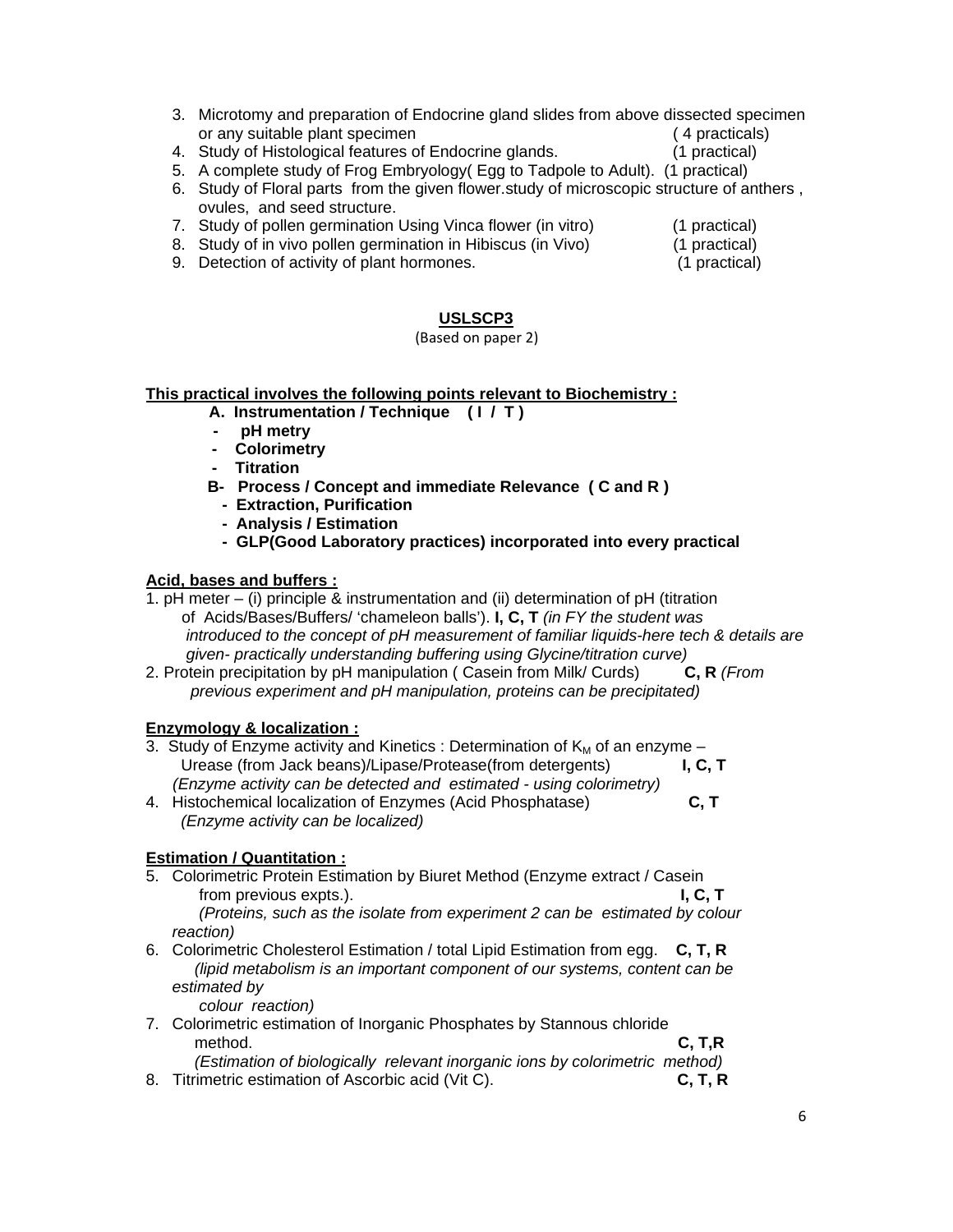*(Estimation of biological materials by non-colorimetric method)*

## **USLSCP3**

(Based on paper 3)

- 1. Measures of Central Tendency **1Practical**
- 2. Measures of dispersion, 1 practical 1 practical
- 3. Correlation and Regression 1 Practical
- 4. Bioinformatics- 3 practicals
	- a. Database searching
	- b. Introduction to ORF- 6 reading frames and sequence annotation
	- c. Blast Search
- 5. Population Genetics- Calculation of Gene Frequencies by- 2 practicals
	- a. ABO Blood Group testing
	- b. Phenotypic characters
	- c. PTC testing for gene penetrance and expressivity
- 6. Project/Field work : Based on Population studies- Submission of project proposal to be continued in Sem II

## **SEMESTER II**

## **USLSC 401**

 **Comparative Physiology (Total Lectures: 45)** 

#### **Altered Homeostasis due to stress and infections:**

| Unit I                                                                           |     |
|----------------------------------------------------------------------------------|-----|
| Homeostasis to stress:                                                           |     |
| Thermal physiology:                                                              | (5) |
| Thermal strategies in poikilotherms and homeotherms, ecto and endotherms.        |     |
| Temperature regulating reflexes, acclimatization                                 |     |
| Fever, Hyperthermia, heat exhaustion and heat stroke.                            |     |
| Antifreeze proteins.                                                             |     |
| Thermogenesis: shivering and nonshivering thermogenesis, Hyperthermia induced by |     |
| pyrogens                                                                         |     |
| Plant adaptation in extreme cold condition                                       | (5) |
| <b>Fuel Homeostasis during exercise and Stress:</b>                              | (5) |
| Diabetes mellitus, hypoglycemia, increased plasma cholesterol                    |     |
| Regulation of energy stores: control of food intake                              |     |
| Role of Leptin and Kisspeptin                                                    |     |
| Overweight and obesity                                                           |     |
| Eating disorders: Anorexia and Bulimia Nervosa                                   |     |

- 
- 
- 
- 
-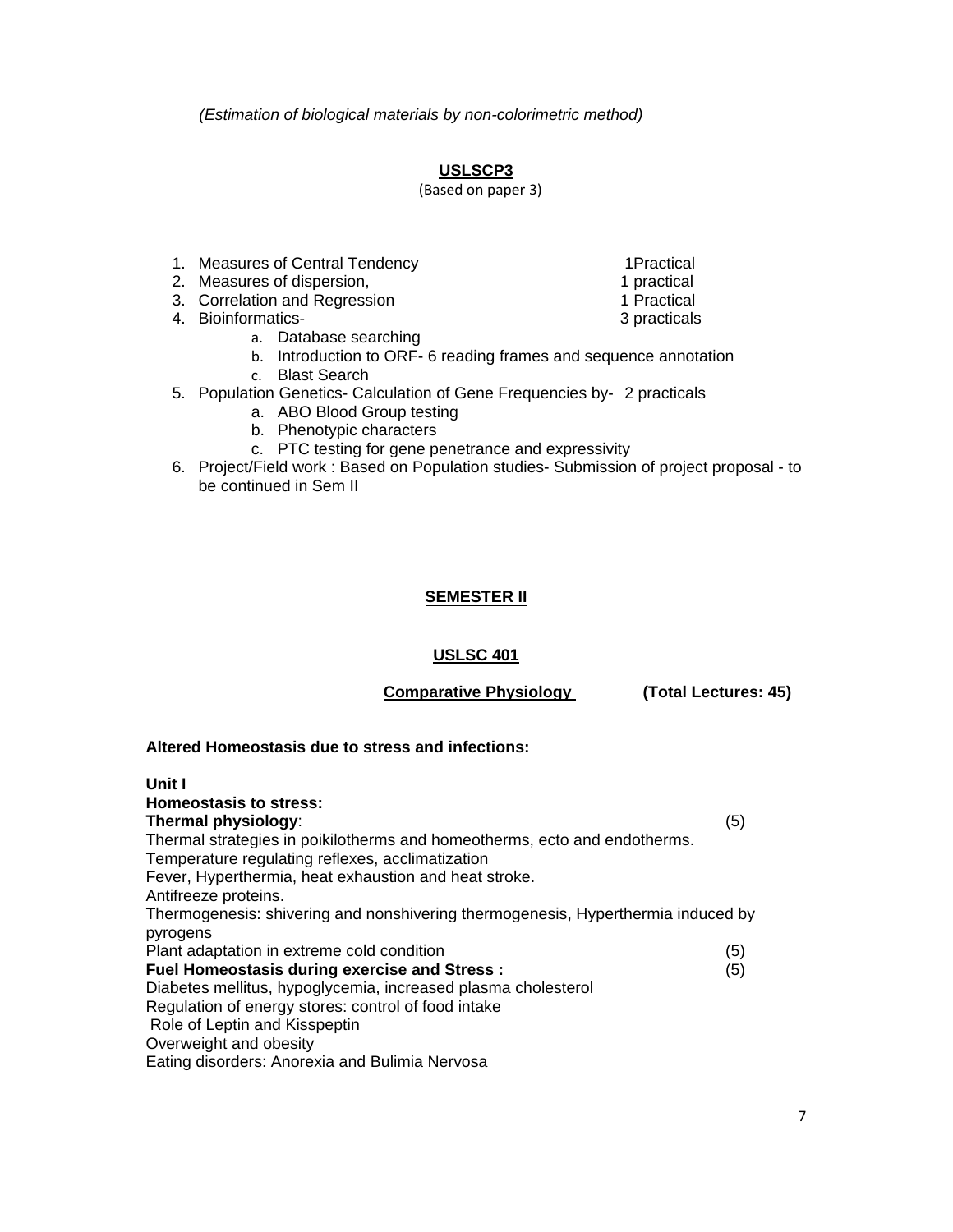## **Unit II Homeostasis during infections**

| Defence mechanisms in plants<br>biomolecules such as secondary metabolites, surface protectants and enzymes                                                                                                              | (2)        |
|--------------------------------------------------------------------------------------------------------------------------------------------------------------------------------------------------------------------------|------------|
| Defence mechanisms in animals<br>Innate and Adaptive Immunity<br>Mechanisms of Innate Immunity – In invertebrates (hemocytes) and in Vertebrates<br>(physical and physiological barriers, phagocytosis and inflammation) | (1)<br>(3) |
| Mechanisms of Adaptive Immunity $-$ T and B cells (antigens and antibodies)                                                                                                                                              | (3)        |
| <b>Host Parasite Relationship</b><br>Virulence factors and toxins: virulence factors, exotoxins, enterotoxins, endotoxins                                                                                                | (2)        |
| Host factors in infection: host risk factors, innate resistance<br>Parasite escape mechanisms                                                                                                                            | (2)        |

## **Unit III**

**Infectious Diseases** (to be discussed with respect to epidemiology, aetiology, pathology (of target tissue only), diagnosis, therapy, preventive measures and vaccines)

| Vector borne Diseases - Malaria,                                                        | (2) |
|-----------------------------------------------------------------------------------------|-----|
| Viral Disease - Hepatitis, AIDS                                                         | (3) |
| <b>Bacterial Diseases</b> - Tuberculosis, Leprosy, Typhoid, Cholera                     | (4) |
| <b>Fungal Diseases - Ringworm, Candidiasis</b>                                          | (2) |
| <b>Helminthic Diseases - Filariasis</b>                                                 | (1) |
| <b>Infections in Plants</b> - Tobacco mosaic virus,<br>- Crown gall bacterial infection | (3) |

- Puccinia fungal infection

## **USLSC402**

#### **Life processes at the tissue, organ and organism levels A Biochemical Approach Semester II**

**(Total Lectures: 45)** 

| UNIT I | Metabolism - Anabolism of biomolecules: | 15)<br>(Total |
|--------|-----------------------------------------|---------------|
|        | A. Carbohydrate Anabolism:              | (4)           |
|        | 1. Gluconeogenesis                      |               |

- 2. Pentose phosphate pathway
	- 3. Short account of polysaccharide synthesis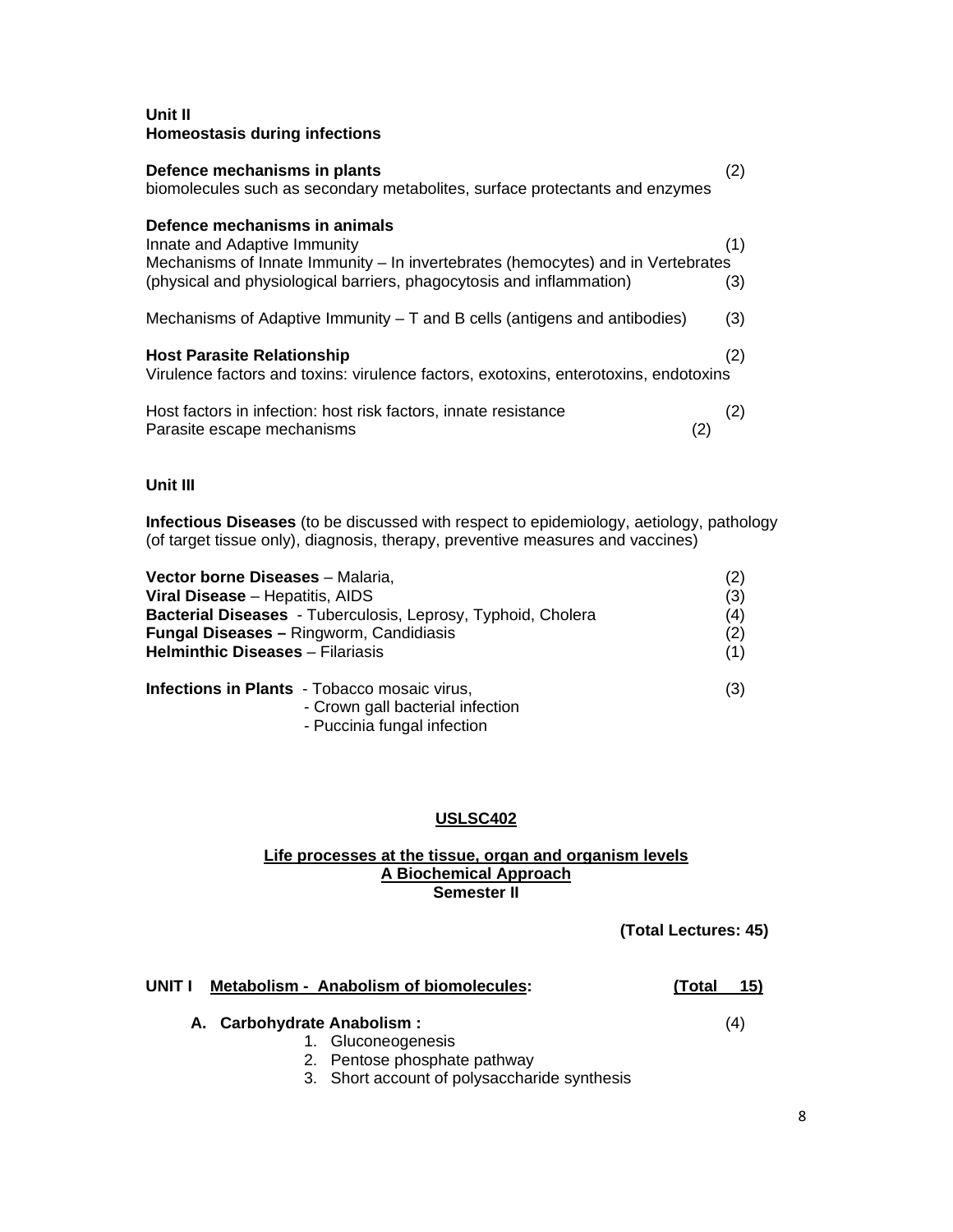#### **B. Lipids Anabolism :**

|                          | 1. Fatty acid biosynthesis                    | (3) |
|--------------------------|-----------------------------------------------|-----|
|                          | 2. Cholesterol and prostaglandin biosynthesis |     |
| C. Amino-acid Anabolism: |                                               | (2) |
|                          | 1. Transamination and its significance        |     |
|                          | 2. Glutamate synthesis                        |     |
| <b>D. Photosynthesis</b> |                                               | (6) |
|                          | 1. Photophosphorylation, Hill reaction        |     |
|                          | 2. C3 and C4 cycles                           |     |

3. Photorespiration

#### **UNIT II Nucleic acids :** . **(Total 15)**

- 1. Chemistry of nucleic acids Existence of two pathways for purine & pyrimidine synthesis and Significance of the 'salvage pathway' .
- 2. Absorption spectra and melting curves.
- 3. DNA replication system in prokaryotes process and enzymes
- 3. Transcription (a)in prokaryotes binding, initiation, elongation & termination and (b) In Eukaryotes - only in terms of different RNA polymerase along with promoters RNA processing – of rRNA, tRNA and mRNA (5'cap, polyA tail and intron splicing.
- 5. Reverse transcription.

## **UNIT III Regulation of gene expressionand Integration of metabolism (Total 15)**

#### **A. Protein biosynthesis :** (12)

- 1. Translation : Genetic code; Translation system, post translational Modification
- 2. Regulation of gene expression (a) Operon model ( Lac, Trp).
	- (b) Gene splicing in immunoglobulin diversity.
	- (c) Alternate splicing
	- (d) RNAi

 **B. Overview of metabolism :** (3)

Integration of carbohydrate, protein, lipid and nucleic acid metabolism .

## **USLSC403**

#### **Population approach : population and communities as regulaory unit Semester II**

#### **UNIT I :**

## **Evolution and its consequences** (15)

1. Origin of Species: Biological species concept, morphological species, Allopatric and sympatric speciation, Isolating mechanism preventing gene exchange in populations. Rates of speciation- punctuated or gradual. Life history of a species, extinctions.

2. Genes and Phylogenetic relationships: Proteins based (eg. Haemoglobin), Gene duplications and divergence (eg. Globin genes),concept of paralogous and orthologous genes, Nucleclic acid based phylogenies, restriction fragment Length

9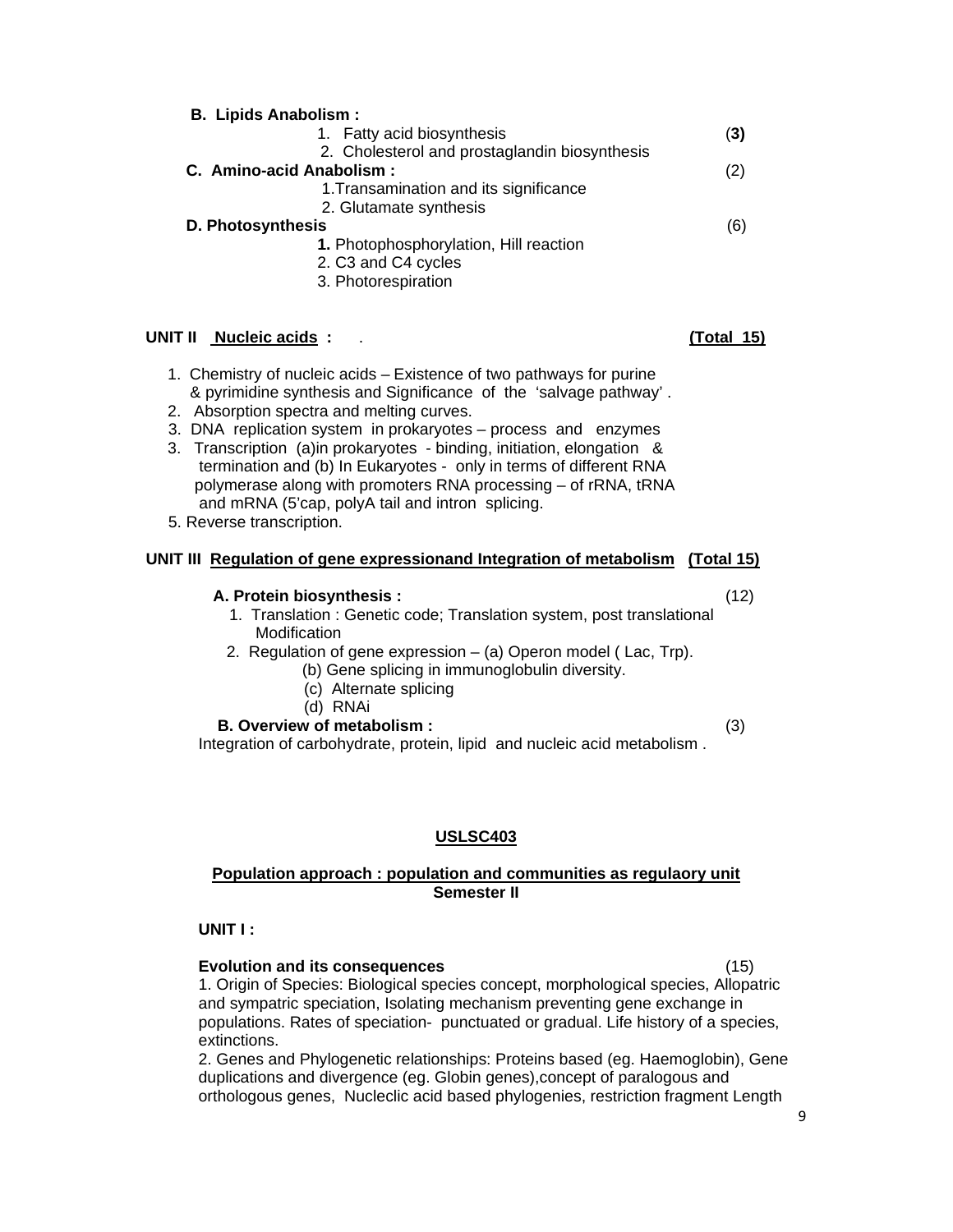polymorphism, nucleotide sequence comparisons and homologies, mitochondrial DNA and tracing human phylogeny, Parsimony principle and limitations of molecular phylogenetic trees.

3. Human evolution: Factors in Human Origin: Bipedalism, improvement in food acquisition , improved predator avoidance and reproductive success, Hunter gatherer societies and evolution of communication –speech and language. Tool making. Altruism and kin selection.

4. Evolution and Society : Cultural vs biological evolution, social Darwinism, eugenics, reproductive technologies and genetic engineering- impact on human culture, gene machine vs intelligent design arguments.

## **UNIT II: BIOSTATISTICS** (15)

- 1. Probability definition, addition law, random variable, probability mass function, Binomial and Poisson probability mass functions.
- 2. Normal distribution and its properties, calculation of normal probabilities by using

standard normal tables.

3. Hypothesis and its types, errors in testing and its types, level of significance , test for

equality of two means.

## **UNIT III:**

## **BIOSTATISTICS AND BIOINFORMATICS.** (15)

4. Applications of t- distribution : Paired and unpaired t tests , Chi Square test for independence 2x2 table, Analysis of variance one way classification

## **Bioinformatics**

1. DNA sequence Data analysis- annotation of putative genes, translation of codes to amino acids letter code

2. Phylogenetic Trees

## **SEMESTER II**

## **PRACTICAL**

## **USLSCP4**

(Based on paper 1)

1.Observation and Study of locally collected Leaf Gall and any other one plant disease. (1 practical)

2. To demonstrate the effect of rooting powder on plants/seedling . (1 practical)

3. Extraction and detection of Plant alkaloids, saponines, tannins and volatile oils from suitable plant source.

| 4. Principle and working of home pregnancy test slide. | (1 practical) |
|--------------------------------------------------------|---------------|
| 5. Widal Test- Qualitative.                            | (1 practical) |

6.Streak plating to isolate microorganisms from a mixed culture using differential media.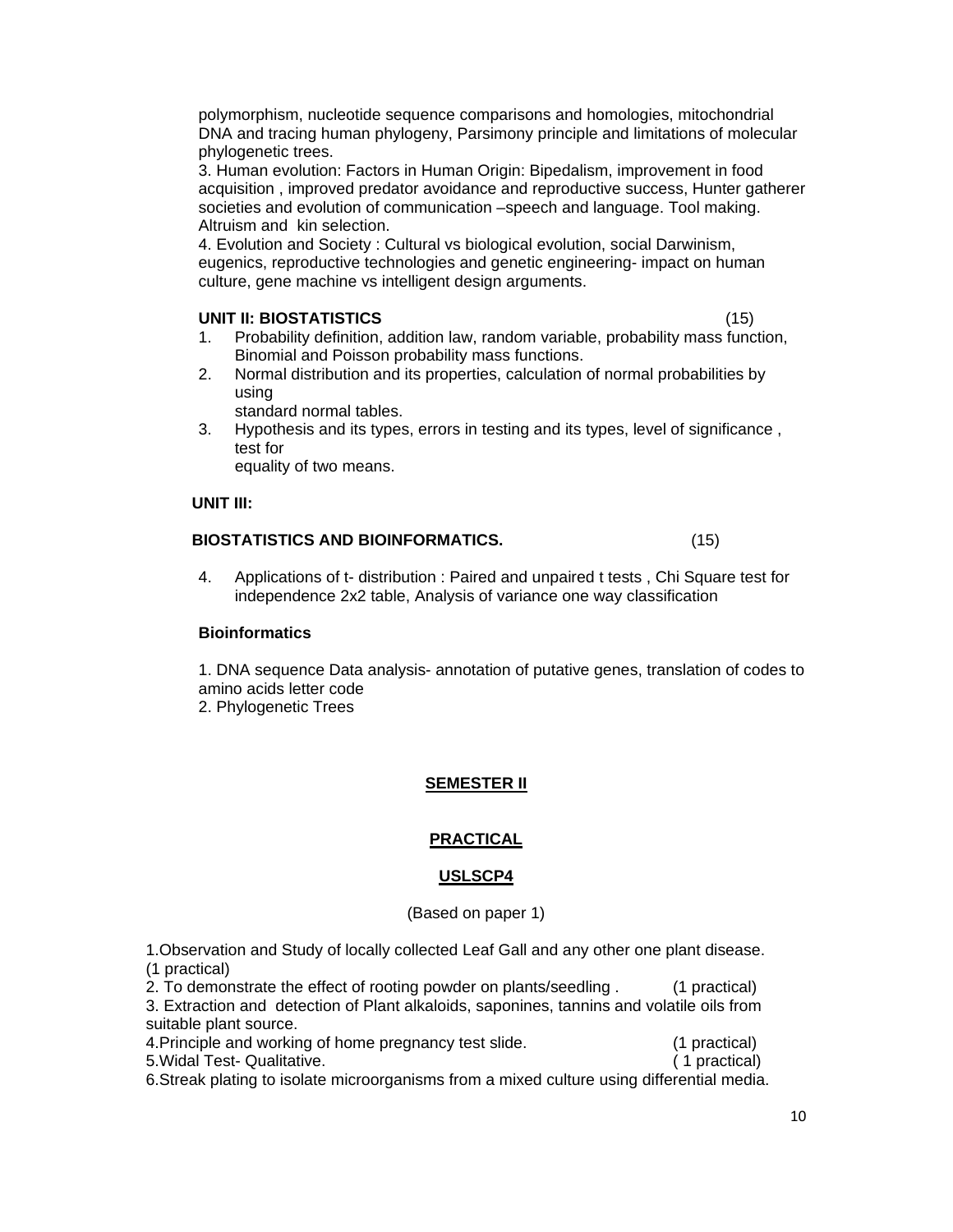( 1 practical) 7. Antibiotic sensitivity of microorganisms. ( 2practicals) 8.Observation of Fish, chick, Goat brain ( external Morphology ) (1Practical) 9. A Complete study of Frog embryology (Egg to Tadpole, Adult) (1 practical) 10. Study of effect of temperature and caffeine on heart beat of Daphnia. (1practical)

## **USLSC4**

## (Based on paper2)

| This practical involves the following points relevant to Biochemistry:<br>A. Instrumentation / Technique (I / T)<br><b>PAGE (Demonstration)</b><br>Chromatography - Paper, Thin layer, Column<br>Process / Concept and immediate Relevance (C and R)<br>B-<br>- Extraction, Purification<br>- Analysis / Estimation<br>- GLP(Good Laboratory practices) incorporated into every practical |                 |
|-------------------------------------------------------------------------------------------------------------------------------------------------------------------------------------------------------------------------------------------------------------------------------------------------------------------------------------------------------------------------------------------|-----------------|
| <b>Separation / Extraction techniques :</b>                                                                                                                                                                                                                                                                                                                                               |                 |
| 1. Extraction and Detection of RNA/Ribose Sugars.<br>(Extraction of nucleic acid and detection by colour reaction)                                                                                                                                                                                                                                                                        | C, T            |
| 2. Chromatography of Sugars - Circular/Ascending Paper<br>(Separation of carbohydrates and detection by colour reaction)                                                                                                                                                                                                                                                                  | C, T            |
| 3. Thin Layer Chromatography for separation of Plant Pigments. (Slide-<br>technique)                                                                                                                                                                                                                                                                                                      | C, T, R         |
| (Separation techniques for charged, uncharged materials based on solvent partition)<br>4. Solvent Extraction of Lipids.<br>(Extraction of lipid and proportional estimation by weight)                                                                                                                                                                                                    | C, T, R         |
| 5. Column Chromatography of Proteins / Pigments.<br>(Separation technique for proteins/ other materials based on charge/size)                                                                                                                                                                                                                                                             | I, C, T<br>I. C |
| 6. Protein separation by PAGE (Demonstration)<br>(Separation techniques for charged materials based on electrophoretic mobility)                                                                                                                                                                                                                                                          |                 |

## **USLSC4**

#### (Based on paper3)

|    | 1. Comparative Anatomy of Brain (Invertebrate to vertebrate)-<br>2. DNA extraction and it's quantification- | 1 Practical<br>1 Practical |
|----|-------------------------------------------------------------------------------------------------------------|----------------------------|
|    | 3. Karyotyping- Plant / Animal genome-                                                                      | 1 practical                |
|    | 4. Chironomous Larva- Study of Giant Chromosome from Salivary Glands                                        |                            |
|    |                                                                                                             | 1 practical                |
|    | 5. Bioinformatics- Phylogenetic analysis using Globin gene-                                                 | 1 Practical                |
|    | 6. Application of normal distribution and hypothesis testing                                                | 1 Practical                |
|    | 7. Applications of t distribution and Chi square distribution                                               | 1 Practical                |
| 8. | Analysis of variance one way classification -                                                               | 1Practical                 |
| 9. | Project/Field work: Based on Population studies- preparation of power point<br>presentation.                |                            |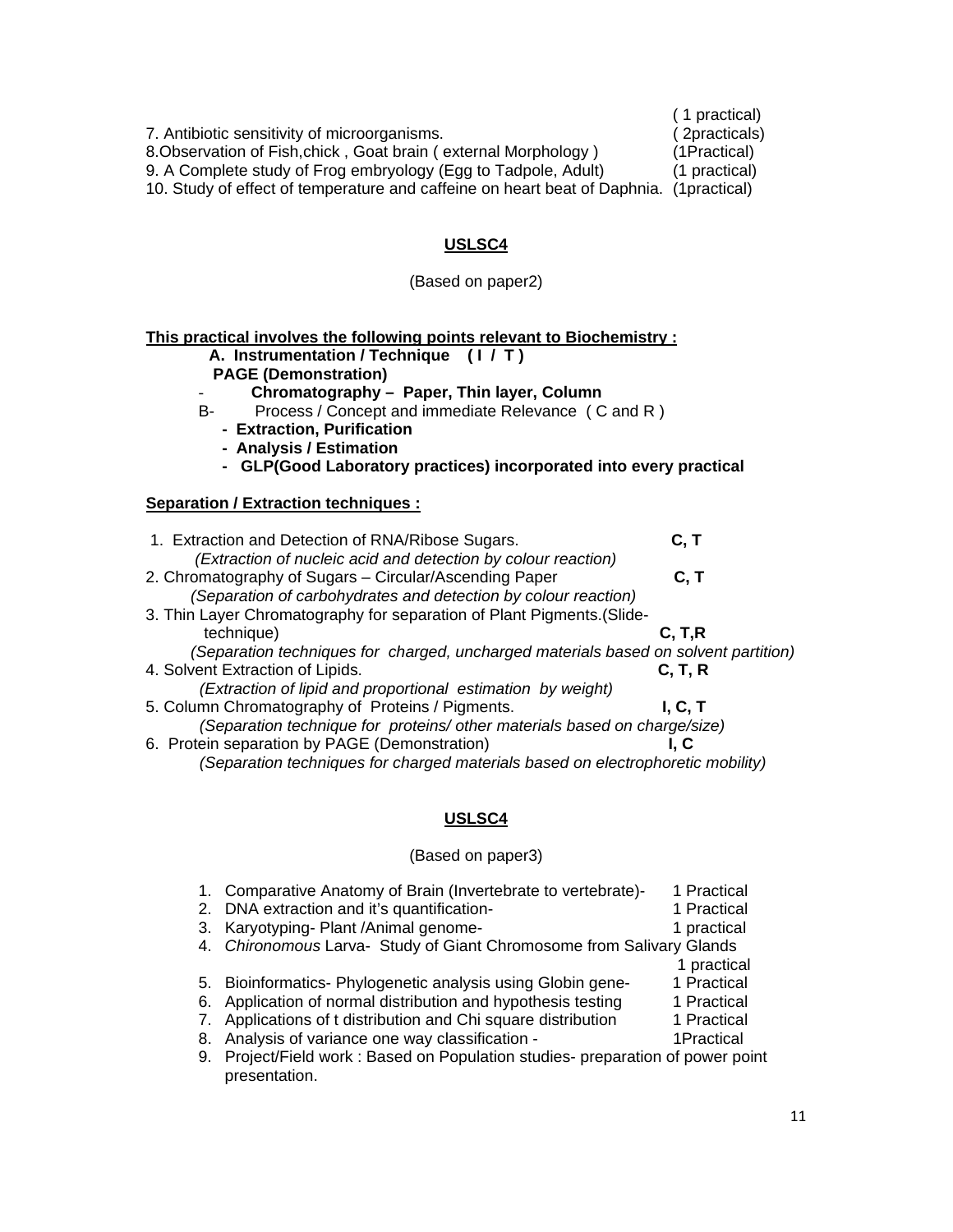#### **References**

#### **USLSC 301 and 401**

1.Plant physiology Taiz and Zeiger  $(5<sup>th</sup>$  edition ) (2010) Pub : Sinauer Associates.

2. Essential Developmental Biology J.M. W. Slack  $(2^{nd}$  edition )  $(2006)$ Pub: Blackwell Publishers

3.Developmental Biology Scott Gilbert ( $9<sup>th</sup>$  edition ) (2010) Sinauer Associates.

4.Fundamentals of physiology - A Human perspective L Sherwood  $5<sup>th</sup>$  edition (2006) Pub : Thomson Brooks

5. Embryology of Angiosperms Bhojwani and Bhatnagar  $4<sup>th</sup>$  edition (1999) New Delhi Vikas Pub

6. Vander's Human Physiology Widmaier, Raff, Strand  $(10<sup>th</sup>$  edition,) (2006) Mc Graw Hill Int. Edition.

7. Principles of Animal Physiology C Moyes and Schulte  $2^{nd}$  edition (2007) Peason Education.

8. Medical Microbiology: A guide to microbial infections . Greenwood, Slack, Peutherer and Barer 17<sup>th</sup> Ed (2007) Churchill Livingstone

9. Microbiology Davis, Dulbecco and Ginsberg. (1990) Lippincott Company, Philadelphia

10. Textbook of Microbiology. Ananthanarayanan and Panniker  $5<sup>th</sup>$  Edition (1996). Orient Longman

#### **USLSC 302 and 402**

- 1. Lehninger's Principles of Biochemistry Eds : D.L Nelson and M.M. Cox, Pub : W. H Freeman Publishers, New York. 4<sup>th</sup> edition (2005) 2. Biochemistry Eds : J.M. Berg, J L Tymencko and L. Stryer
	- Pub : W H Freeman and co., New York.  $5<sup>th</sup>$  edition (2002)
- 3. Fundamentals of Biochemistry by